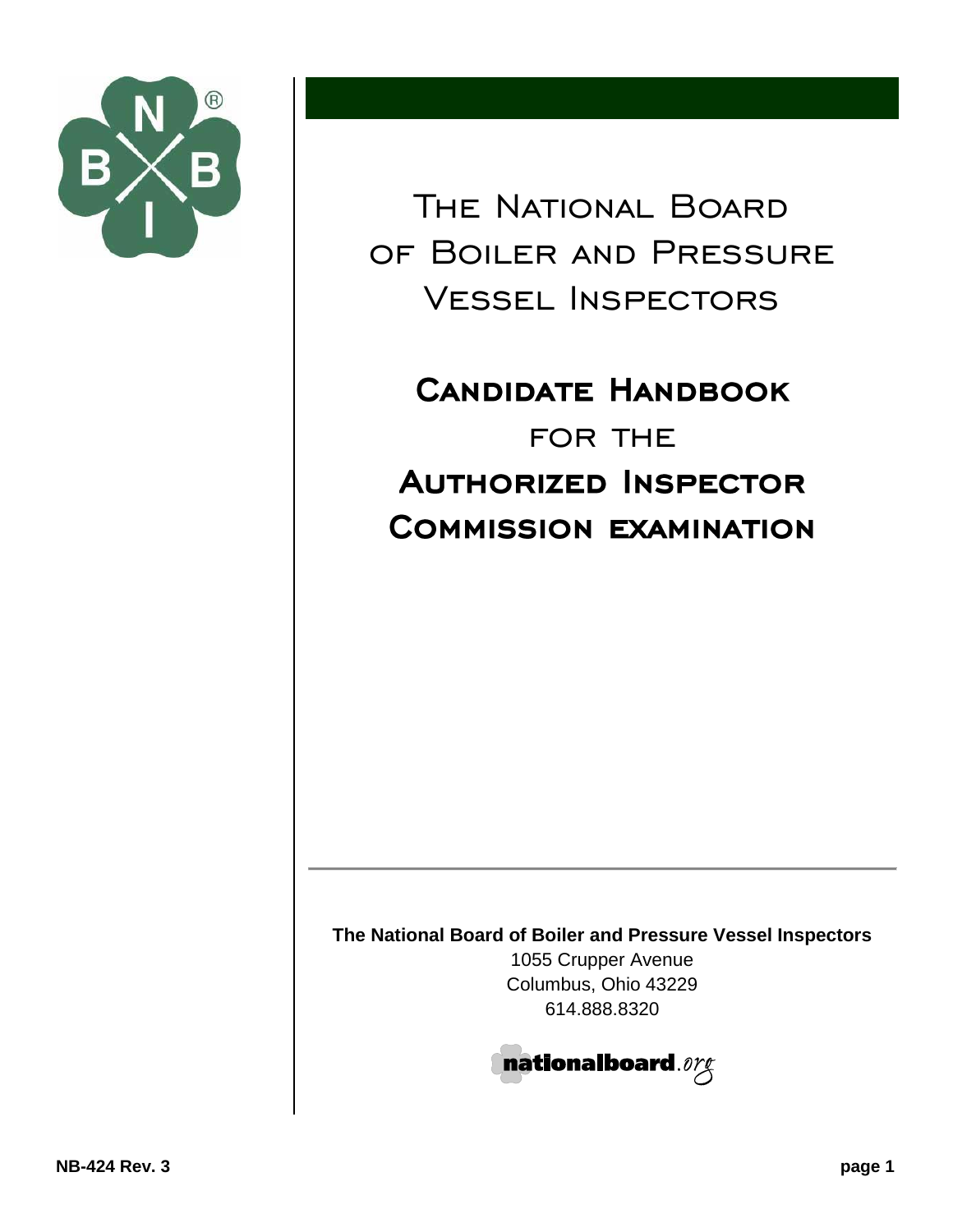# **CANDIDATE HANDBOOK FOR THE AUTHORIZED INSPECTOR COMMISSION EXAMINATION**

#### **EXAMINATION ADMINISTRATION**

The National Board Authorized Inspector Commission (AI) examination is offered on the last day of the National Board's **AI** Course.

## **TAKING THE EXAMINATION**

The examination is an open-book examination consisting of 85 multiple-choice questions. In order to pass the examination a minimum of 60 questions must be answered correctly. A listing of reference materials permitted in the examination area is included in the Body of Knowledge for Authorized Inspectors (NB-331-NC).

All reference material must be free of any insert pages, notations, exam answers, and/or crib sheets. Sharing of reference materials with other candidates or bringing writing or scratch paper into the examination area is not permitted.

- The examination booklet provides blank pages for performing calculations.
- Pencils will be provided at check-in.

# **EXAMINATION AREA SECURITY**

The following security procedures apply during the examination:

- Examinations are proprietary. Cameras, tape recorders, Personal Digital Assistants (PDAs), pagers, electronic translation dictionaries, cellular phones or other electronic devices are strictly prohibited and will result in dismissal from the examination.
- Only silent, non-programmable calculators without alpha keys or printing/transmission capabilities are allowed in the examination area.
- No one other than those taking the examination and official monitors are allowed in the examination area.
- Printed translation dictionaries are allowed in the examination area.

#### **MISCONDUCT**

Engaging in any of the following conduct during the examination is cause for dismissal from the examination with exam results voided. Examples of misconduct are:

- creating a disturbance, being abusive, or otherwise uncooperative;
- displaying and/or using electronic communications with other examination candidates;
- talking or participating in conversation with other examination candidates;